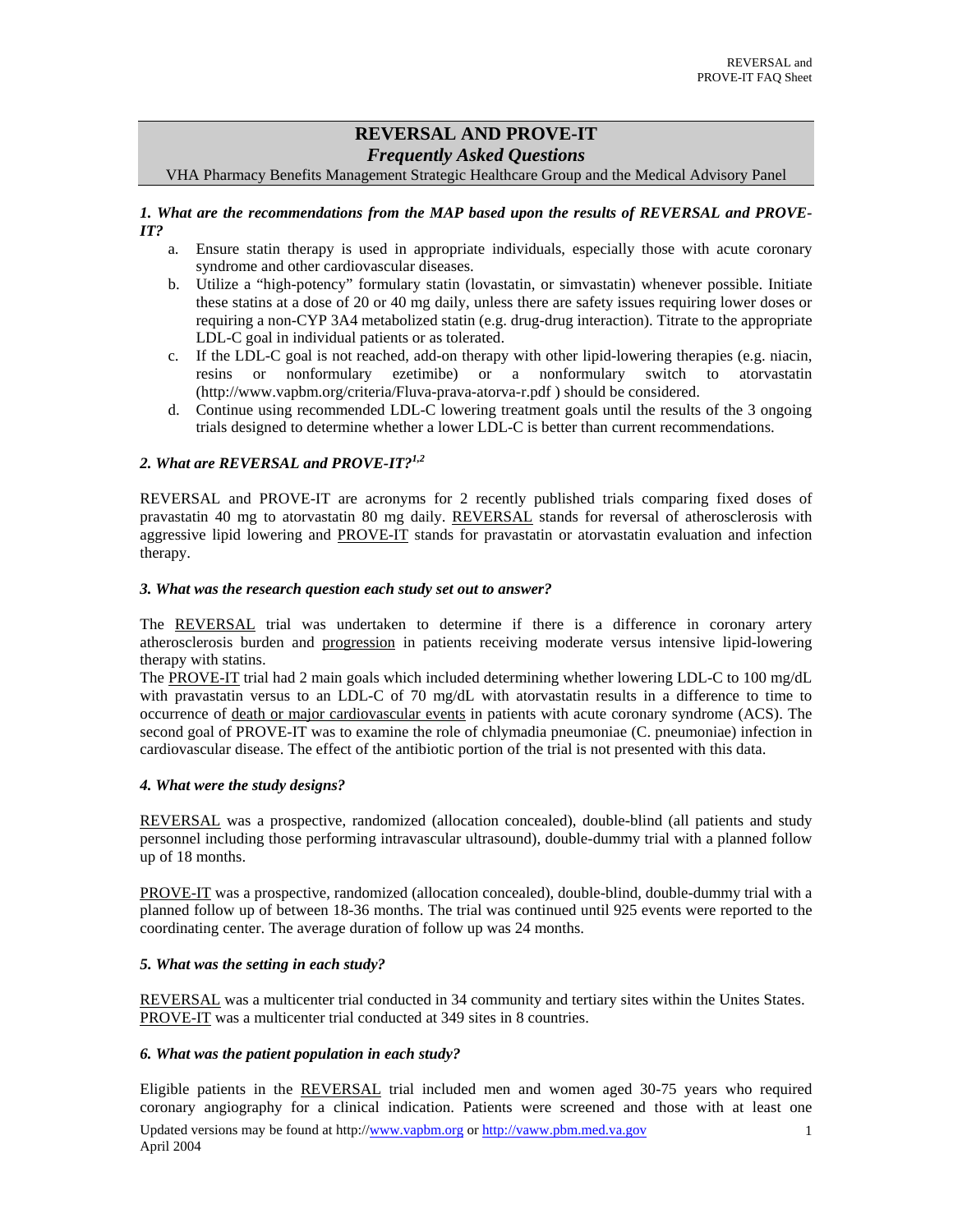obstruction with luminal narrowing of 20% or more were randomized. The vessel for study "target vessel" was not to have undergone angioplasty or have luminal narrowing of more than 50% throughout a "target segment" with a minimum length of 30 mm. Patients were required to have an LDL-C of 125-210 mg/dL after a 4-10 week washout period. Six hundred and fifty-seven patients met the eligibility requirements and were randomized. Demographic and lipid baseline characteristics did not differ between groups.

Eligible patients in the PROVE-IT trial included men and women aged 18 years or older who had been hospitalized for an acute coronary syndrome, either acute myocardial infarction (AMI) with or without STsegment elevation or high risk unstable angina within the preceeding 10 days. In PROVE-IT, there were multiple exclusion criteria including shortened-life expectancy, use of any statin at a dose of 80 mg daily at the time of the index event, receiving fibrates or niacin that could not be discontinued, receiving known cytochrome P450 (CYP) 3A4 inhibitors or were anticipated to need, etc. Forty-one hundred and sixty-two patients met the eligibility requirements and were randomized. Baseline demographic and lipid characteristics were similar between groups with the exception of a statistically higher percentage of patients with a history of peripheral vascular disease in the pravastatin group.

## *7. What was the intervention in each study?*

In REVERSAL, after coronary angiography, patients meeting all eligibility criteria were randomized to receive either pravastatin 40 mg daily or atorvastatin 80 mg daily for 18 months. At 18 months, repeat cardiac catheterization was performed. The reason pravastatin 40 mg daily was chosen was because that was the highest FDA approved dose at the time the study began and because it was well studied in secondary prevention. Furthermore, the mean LDL-C of patients in the trial was 150 mg/dL and it was considered that pravastatin 40 mg daily had the ability to reduce LDL-C to 100 mg/dL or less. Atorvastatin 80 mg daily was considered to be capable of lowering LDL-C greater than any other available therapy (to about 70 mg/dL in these patients with a mean baseline LDL-C 150 mg/dL).

For PROVE-IT, in addition to aspirin and other standard medications and interventional treatments for acute coronary syndromes, patients were randomized to receive pravastatin 40 mg daily or atorvastatin 80 mg daily. Patients were also randomly assigned to receive a 10-day course each month of gatifloxacin or placebo with the use of a 2X2 factorial design.

Pravastatin was increased to 80 mg daily in a blinded fashion if LDL-C exceeded 125 mg/dL on 2 consecutive visits and the patient was deemed compliant with medications and study visits. The dose of either drug could be reduced in half in response to elevated LFTs or CK or myalgias.

## *8. What were the outcome measures?*

REVERSAL: After diagnostic coronary angiography, intravascular ultrasound was performed in both the longest and least angulated target vessel having met inclusion criteria and then again after 18 months in those patients still actively participating in the study. Since there were 6 intravascular ultrasound reviewers, the investigators took steps to determine intraobserver and interobserver variability.

The primary endpoint was percentage change in total atheroma volume. Measurement of total atheroma volume is different from other atherosclerotic progression trials that measured change in minimum luminal diameter. A secondary endpoint was nominal change in percentage atheroma volume. Other efficacy measures included nominal change in atheroma volume for the 10 contiguous cross-sections with the greatest and the least atheroma volume.

REVERSAL was not powered to find a difference in clinical events between groups.

PROVE-IT: The primary outcome measure was the time from randomization to first occurrence of a component primary event: death from any cause, MI, documented USA requiring hospitalization, revascularization via PCI or CABG (performed at least 30 days after randomization) and stroke.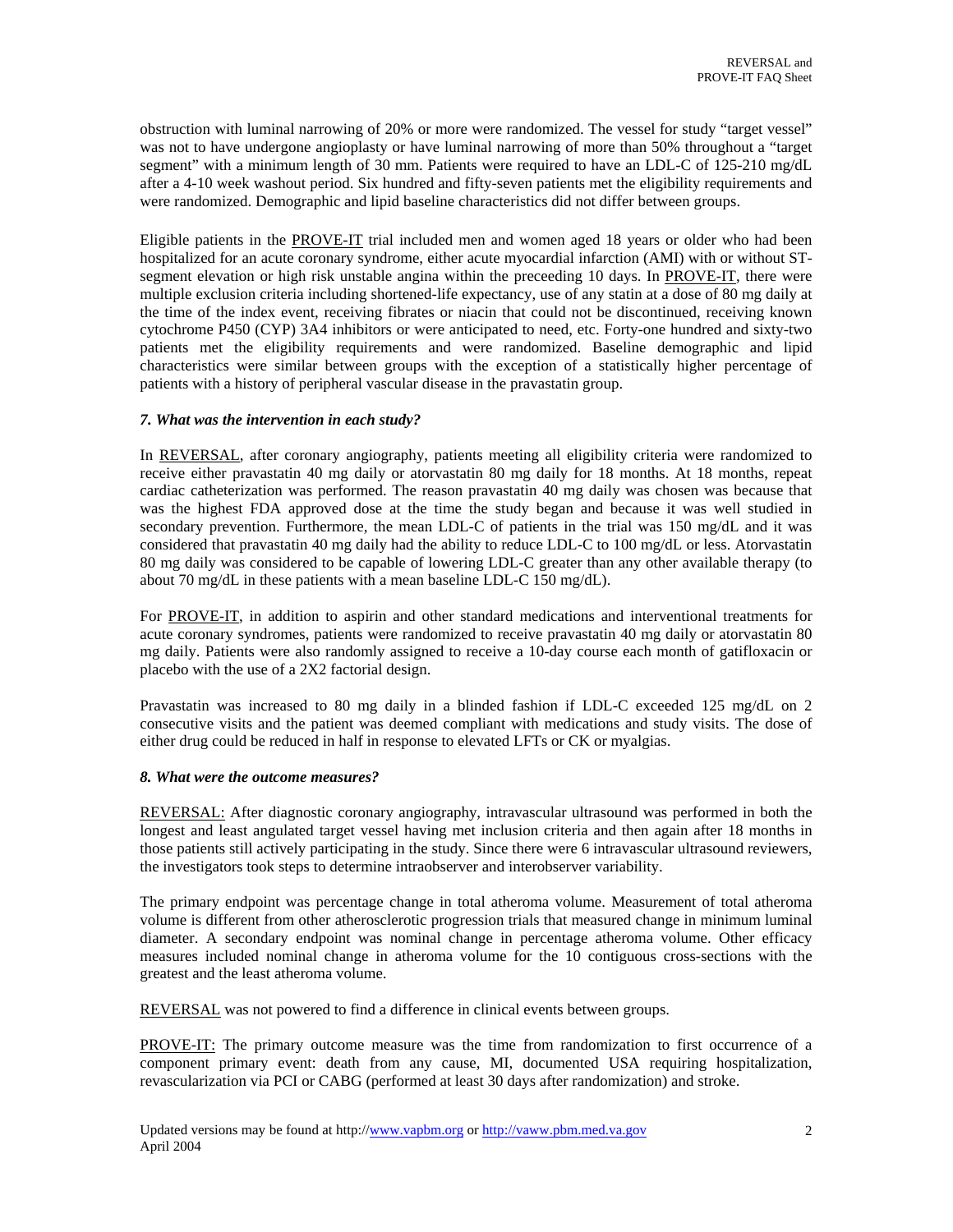Secondary endpoints were the risk of death from CHD, nonfatal MI, or revascularization, risk of CHD death or nonfatal MI and the risk of the individual components of the primary outcome. PROVE-IT was an event driven trial designed to last until a prespecified number of events (925) had occurred.

# *9. What were the results?*

## REVERSAL:

Of the 657 patients randomized, only 502 had evaluable intravascular ultrasound examinations at baseline and at 18 months (249 prava and 253 atorva). As a result, only those 502 patients were included in the efficacy analysis.

|                          | <b>Pravastatin</b>    | <b>Atorvastatin</b>     | <b>P-value</b> |
|--------------------------|-----------------------|-------------------------|----------------|
| <b>Total Cholesterol</b> | $-18.4$ / 187.5 mg/dL | $-34.1 / 151.3$ mg/dL   | < 0.001        |
| $LDL-C$                  | $-25.2 / 110$ mg/dL   | $-46.3$ / 78.9 mg/dL    | < 0.001        |
| $HDL-C$                  | / 44.6 mg/dL<br>5.6   | / 43.1 mg/dL<br>2.9     | 0.06           |
| <b>TG</b>                | $-6.8$ / 165.8 mg/dL  | $/148.4$ mg/dL<br>$-20$ | < 0.001        |
| <b>APO B100</b>          | $-22$ / 118.1 mg/dL   | $-39.1 / 91.8$ mg/dL    | < 0.001        |
| C-reactive protein       | $-5.2$ / 2.9 mg/L     | $-36.4 / 1.8$ mg/L      | < 0.001        |

|  | Laboratory: % Mean Change From Baseline (150 mg/dL) and Mean Lipid Value |  |  |
|--|--------------------------------------------------------------------------|--|--|
|  |                                                                          |  |  |

Percentage change in total atheroma volume from baseline was 2.7% in the pravastatin group (95% CI 0.24-4.47%) vs.  $-0.4$  in the atorvastatin group (95% CI  $-2.35$ -1.49). The difference was significant with a p-value of 0.02 indicating no disease progression with atorvastatin but progression with pravastatin.

A secondary endpoint of change in percentage atheroma volume was also observed to be statistically different between atorvastatin and pravastatin with atorvastatin having no disease progression and pravastatin having some progression.

In those coronary arteries with the greatest atheroma burden, there was net regression of disease in both atorvastatin and pravastatin. However, the percent regression was significantly greater with atorvastatin. In those arteries with the least atheroma burden, there was no difference between atorvastatin and pravastatin.

The authors noted in their discussion that some patients in the REVERSAL trial experienced marked regression in disease burden, however, they also reported that significant progression was observed in both groups.

The authors commented that the trial was not powered to determine a difference in clinical outcomes between interventions. There weren't differences between groups with regard to serious adverse events or drug discontinuations. No cases of rhabdomyolysis were reported.

### PROVE-IT:

Of the 4,162 patients enrolled, 8 (0.2%) were lost to follow up.

- 1. The index-event was unstable angina in 1/3 of patients, MI without ST segment elevation in 1/3 and MI with ST segment elevation in the final 1/3.
- 2. 69% of patients underwent PCI
- 3. ¼ had been on statins at the time of the index event.
- 4. The median LDL-C after the index event and prior to treatment with study statins was 106 mg/dL. The median LDL-C during follow-up was 95 in the pravastatin and 62 in the atorvastatin group.
- 5. CRP was reduced from a median of 12.3 mg/L to a median of 2.1 in pravastatin and 1.3 for atorvastatin.

### Primary endpoint:

For all randomized patients, the Kaplan-Meier event rates of the primary endpoint at 2 years was 26.3% in the pravastatin vs. 22.4% in the atorvastatin group ( $p=0.005$ , 95% CI 5-26%). The relative risk reduction was reported to be 16% with an absolute risk reduction of 3.9%. The number needed to treat (NNT) was 25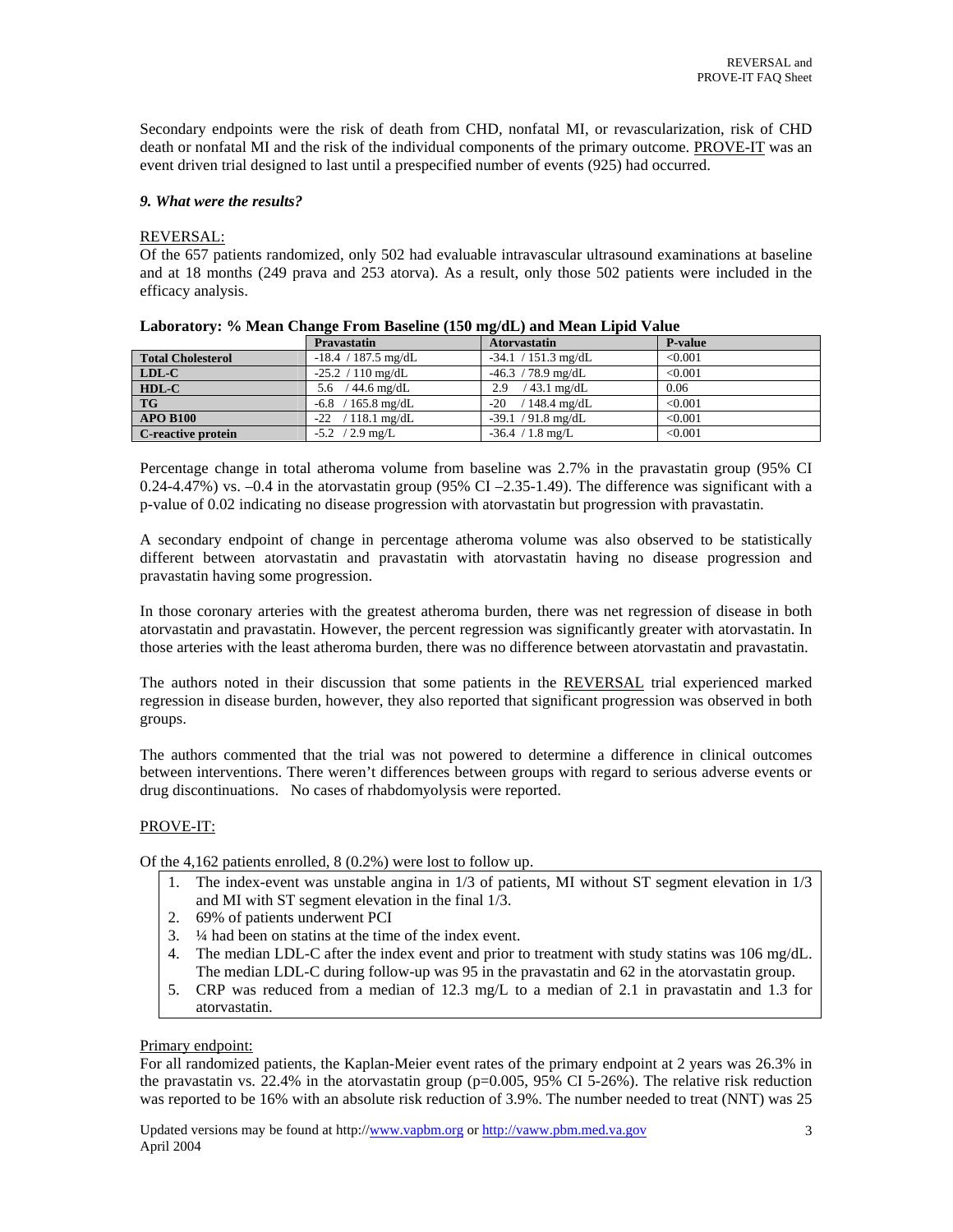individuals for 2 years. Numeric differences were apparent as early as the first 30 days but this was not statistically different.

## Secondary endpoints:

- 1. The risk of the secondary endpoint of death due to CHD, MI or revascularization was reduced statistically greater in the atorvastatin vs. pravastatin group (p=0.029, 95% CI not provided, RRR 14%, ARR 2.6%, NNT 38).
- 2. Among individual components of the primary endpoint, the only statistically significant difference favoring atorvastatin were in the need for revascularization and recurrent unstable angina.
- 3. A reduction in occurrence of all individual components of the primary endpoint were seen in favor of the atorvastatin vs. pravastatin group with the exception of stroke which favored pravastatin slightly.

Of interest, in those patients with baseline LDL-C 125 or greater, there was a much greater reduction in the hazard ratio of 34% (20.1% vs. 28.2% = ARR 8.1% NNT 12) compared to those patients with a baseline LDL-C of less than 125 mg/dL with a RRR of 7% (23.5 vs. 25.6=ARR 2.1%, NNT 47). Additionally, there were no differences in the primary outcome between treatment groups in the 25% of patients receiving statins prior to enrollment in the study.

Withdrawal for adverse events (ADE) did not differ between groups. However, the number of patients experiencing clinically significant elevation in liver function tests (LFTs) was significantly greater in the atorvastatin vs. pravastatin group  $(3.3 \text{ vs. } 1.1\% , p<0.001)$ . There was no difference in CK elevations and no patients developed rhabdomyolysis.

## *10. What are the limitations of the 2 studies?*

In both REVERSAL and PROVE-IT, compliance with study medications or study visits was not reported.

In REVERSAL, 23% of randomized patients were not included in the efficacy analysis due to a variety of reasons that were reported by the investigators. However, sensitivity analyses were performed demonstrating that a statistically significant difference still existed.

In PROVE-IT, authors reported the numbers of patients that were lost to follow up  $(n=8)$  and the percentage of patients withdrawing from the study. Thirty to thirty-three percent of study participants discontinued treatment in both groups after 2 years. However, the actual number of patients withdrawing from the study for a particular reason was not provided (e.g. adverse event (ADE), noncompliance with study protocol, protocol violation, etc.).

In PROVE-IT, the numbers of patients in each group (at baseline and end of study) receiving aspirin, betablockers and other medications and/or interventions (e.g. angioplasty, coronary stenting) proven to reduce events after myocardial infarction were not provided. As a result, the differences between atorvastatin and pravastatin being explained by aggressive versus moderate LDL-C lowering is less clear.

# *11. Is the more intensive reduction in LDL-C responsible for the differences in atherosclerotic progression or occurrence of events in REVERSAL or PROVE-IT, or is it an independent additional benefit of atorvastatin?*

In REVERSAL, the mean LDL-C in the pravastatin group was 110 mg/dL and 78.9 mg/dL in the atorvastatin group. The current recommendations for both groups with coronary artery disease (CAD) is <100 mg/dL. As a result, the mean LDL-C for pravastatin was above the recommended range. Furthermore, the reduction in C-reactive protein (CRP) from baseline was significantly greater in the atorvastatin versus the pravastatin group (36.4% vs. 5.2%, respectively). Triglycerides were also reduced to a greater extent in the atorvastatin versus pravastatin group (20% vs. 6.8%). In an accompanying editorial, the author noted that the reduction in LDL-C and CRP in the pravastatin group was lower than expected based upon results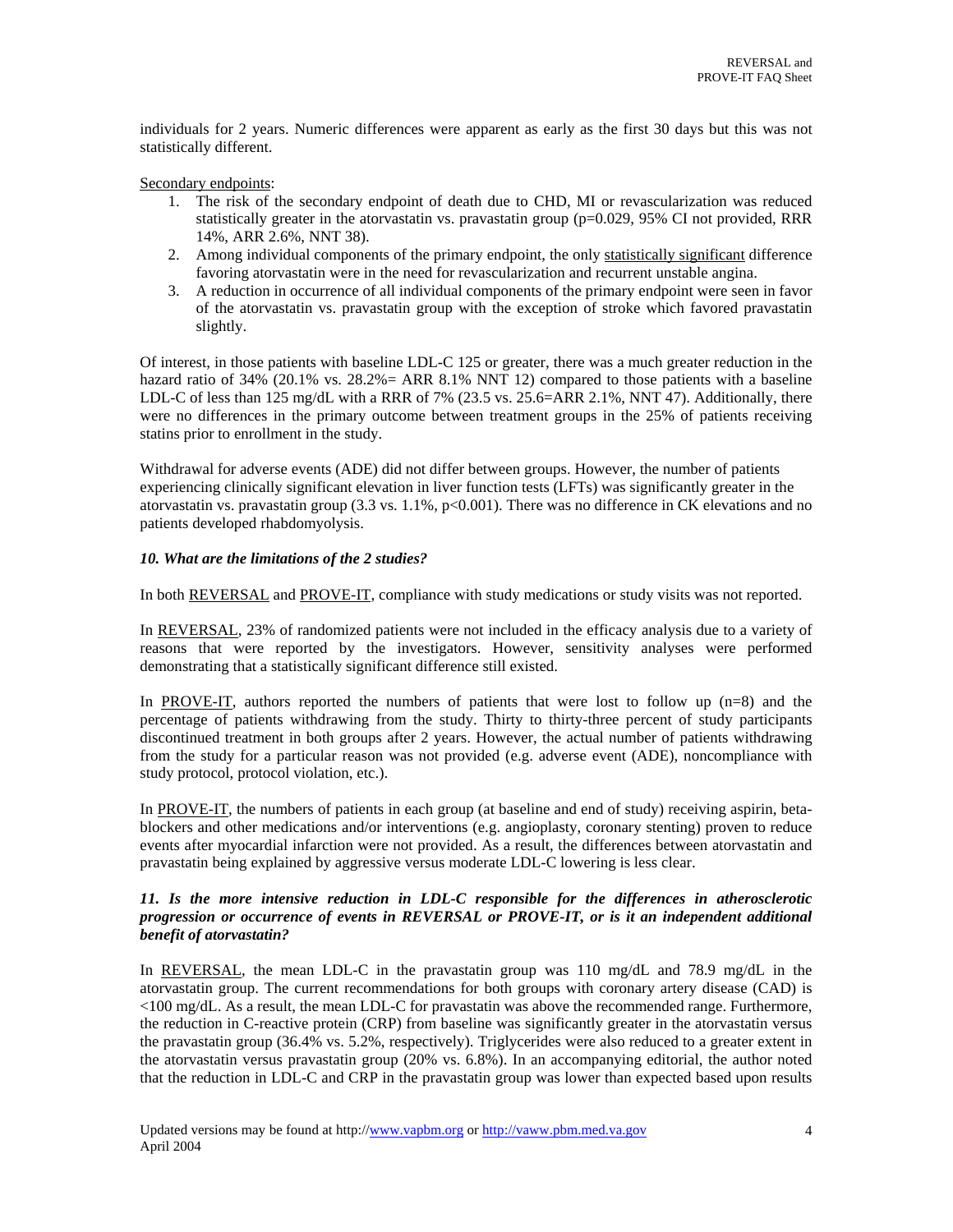from other large, long-term outcome trials. However, laboratory results were only reported for those 502 patients completing the entire trial and did not include the results for the 23% of subjects who withdrew.

On page 1078 of the article, authors utilized graphs to compare the percentage LDL-C reduction and change in atheroma burden between the 2 drugs. It appeared that for a given percent reduction in LDL-C, atorvastatin was associated with a lower degree of disease progression. The authors noted that it is possible that there may be other factors contributing to the difference including TG and CRP reduction.

In PROVE-IT, the median LDL-C cholesterol was as anticipated, 95 mg/dL in the pravastatin vs. 62 mg/dL in the atorvastatin group. C-reactive protein was reduced significantly in both groups.

It is difficult if not impossible to determine if the differences observed between pravastatin and atorvastatin can be explained solely by aggressive versus moderate reduction in LDL-C or if there are individual or inherent differences in the statins themselves. There are 2 large ongoing clinical outcome trials comparing the effect of intensive versus moderate LDL-C reduction with statins that will help to better answer the question of whether "lower is better". These studies are designed to compare whether "lower is better" with a low versus high dose of the same statin [1)SEARCH: simvastatin 20 vs. 80 mg, 2)TNT: atorvastatin 10 vs. 80 mg]. Projected completion dates for both trials are in 2004. Another ongoing study designed to determine if "lower is better" is called the IDEAL study. IDEAL is comparing the LDL-C lowering ability and clinical outcomes between simvastatin 40 mg daily and atorvastatin 80 mg daily. In addition to SEARCH, TNT, REVERSAL and PROVE-IT, IDEAL may help to further clarify if any differences between individual statins exist, aside from LDL-C lowering.

## *12. Will these results change the choice of formulary statin in the VA?*

At this time, there is no evidence to suggest that atorvastatin has an advantage over the current VA National Formulary "high-potency" statin simvastatin, aside from an average 5-6% greater reduction in LDL-C at the 80 mg dose of both agents. If an individual does not achieve their LDL-C goal on the maximum daily dose of simvastatin, addition of other lipid-lowering therapies (e.g. niacin, resins, or nonformulary ezetimibe) or a nonformulary switch to atorvastatin should be considered.

# *13. Will these results significantly lower the current LDL-C goal of <100 mg/dL in those patients at high risk for coronary heart disease CHD (e.g. those with CHD or CHD risk equivalents)?*

In PROVE-IT, patients with a baseline LDL-C of 125 mg/dL or higher experienced the greatest reduction in the primary composite endpoint of 34% compared to those with a baseline LDL-C of <125 mg/dL who experienced a relative risk reduction of only  $7\%$ . On the other hand, in the Heart Protection Study<sup>3</sup>, patients receiving simvastatin at a dose of 40 mg daily experienced a similar significant reduction in clinical events regardless of their baseline LDL-C (e.g.  $\langle$  or  $\rangle$  100 mg/dL). A reminder of caution that although informative, subgroup analyses are typically hypothesis generating and aren't statistically as reliable as data from the entire trial population.

Until the results from the clinical outcome trials, involving a low and a high dose of the same statin, the LDL-C goal for high-risk patients will remain at <100 mg/dL.

### *14. Should all veteran patients receive the maximum dose of a particular statin?*

It is well accepted that as you increase the dose of any statin, the risk of adverse events is also increased. In PROVE-IT, there were numerous exclusion criteria in an attempt to avoid the potential for increasing serum concentrations of atorvastatin above that achieved with the 80 mg dose. Authors went on to discuss that the recommended routine LFT monitoring is important when using higher statin doses due to the apparent increased risk for liver function test abnormality. In REVERSAL, ALT was increased more than 3 times the upper limit of normal in 5 of the pravastatin vs. 7 of the atorvastatin recipients.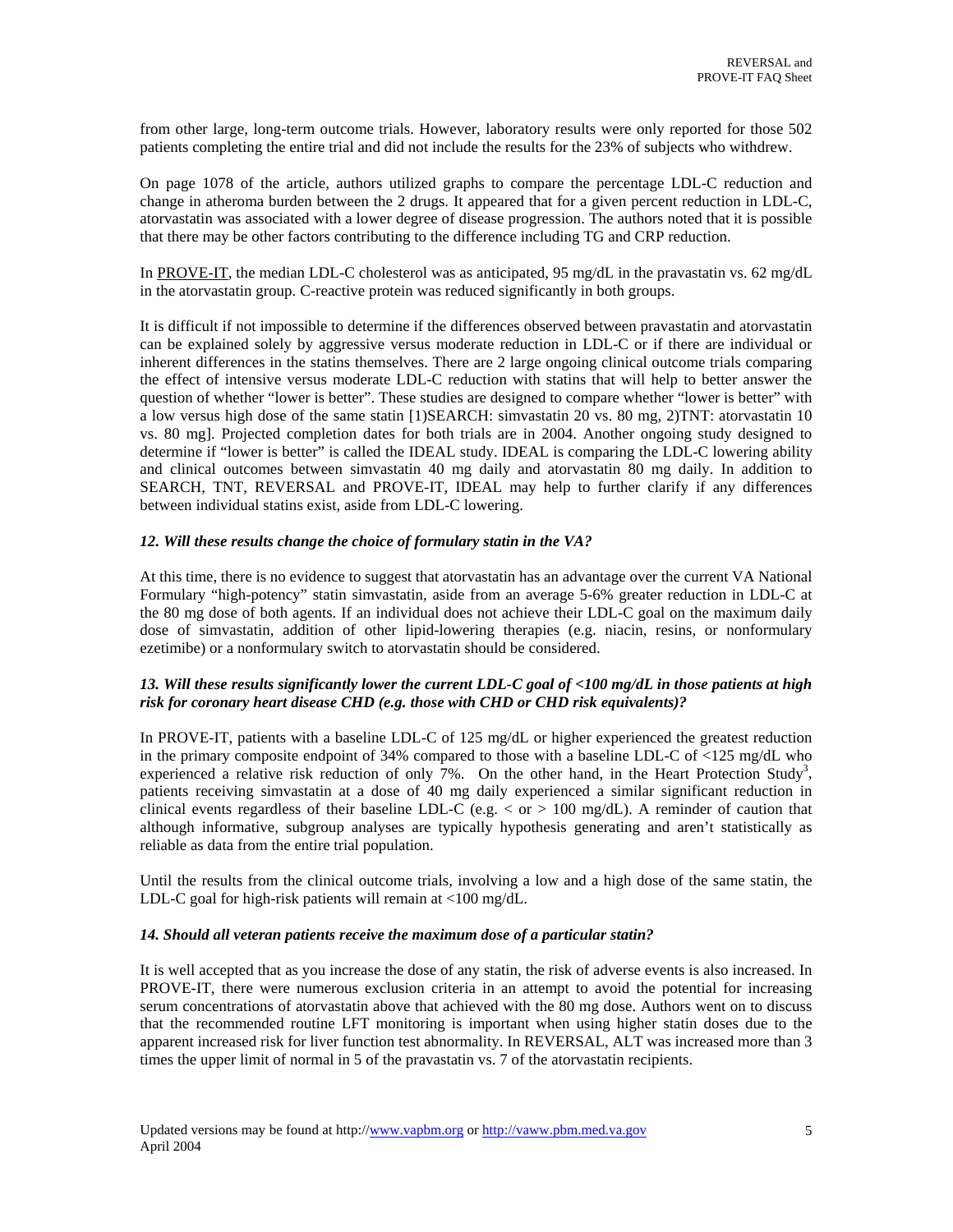<span id="page-5-0"></span>There are 2 studies comparing the LDL-C lowering abilities of 80 mg of atorvastatin and simvastatin. In the first study, 826 patients with hypercholesterolemia to atorvastatin 20mg or simvastatin 40mg daily for 6 weeks; followed by atorvastatin 40mg or simvastatin 80mg daily for 6 weeks; then atorvastatin 80mg or simvastatin 80mg daily for the remaining 24 weeks.<sup>4</sup> Mean baseline LDL-c was 206mg/dl in the atorvastatin versus 206mg/dl in the simvastatin group. At a dose of 80mg daily for each statin, atorvastatin reduced LDL-c by 53.6% compared to 48.1% for simvastatin  $(p<0.001)$ . With regard to safety, a greater number of patients in the atorvastatin 80mg as opposed to the simvastatin 80mg group (p<0.001) reported clinical adverse effects (primary gastrointestinal-diarrhea). There was no significant difference in withdrawal rates due to adverse effects between groups. With regard to laboratory safety, a greater number of patients in the atorvastatin 80mg versus the simvastatin 80mg daily group experienced adverse laboratory events (p<0.001). Furthermore, withdrawal from the study due to adverse laboratory events occurred more often in the atorvastatin 80mg compared to the simvastatin 80mg daily group (p<0.05). Clinically important ALT elevation  $(> 3)$  times the upper limit of normal) occurred statistically more often in the atorvastatin 80mg compared to the simvastatin 80mg group (17 vs. 2 cases, respectively,  $p=0.002$ ) and was especially pronounced in women (there were statistically more women randomized to atorvastatin than simvastatin). Aminotransferase elevation generally occurred within 6 to 12 weeks after initiation of the 80mg statin dose.

In a second study, comparing maximum doses of atorvastatin and simvastatin, Karalis and colleagues randomized 1,732 patients with hypercholesterolemia to treatment with atorvastatin 10mg or 80mg daily or simvastatin 20mg or 80mg daily for 6 weeks.<sup>5</sup> In this study, a total of 432 patients received either atorvastatin or simvastatin at a dose of 80mg daily. At a dose of 80mg daily for each statin, LDL-c was reduced by 53% in the atorvastatin versus 47% in the simvastatin group (p<0.0001). With regard to safety at the 80mg dosage for each statin, atorvastatin was associated with a higher incidence of adverse effects compared to simvastatin (46% vs. 39%) and a higher rate of study discontinuation due to adverse effects (8% vs. 5%). However, neither of these differences was statistically significant.

In AVERT<sup>[6](#page-6-0)</sup>, and MIRACL<sup>[7](#page-6-0)</sup>, there were 2 and 2.5% of patients in the atorvastatin 80 mg daily group who experienced clinically important elevations in liver transaminases which was significantly greater than that seen in the angioplasty or placebo groups. In GREACE<sup>8</sup>, there were 5 patients out of 25 who received atorvastatin 80 mg daily who experienced clinically significant increases in liver function tests. In all cases (GREACE), the transaminase elevations were reversible upon discontinuation or reduction in dose of atorvastatin. In PROVE-IT, 3.3% of patients receiving atorvastatin 80 mg experienced clinically significant elevation in LFTs vs.  $1.1\%$  in the pravastatin 40 mg group ( $p<0.001$ ). In the majority of studies reporting health outcomes involving fluvastatin, lovastatin, pravastatin or simvastatin, the maximum daily dose was not used.

As a result of the increased risk for adverse events with maximum statin doses, especially in patients receiving concomitant medications that may increase the statin serum concentration, initiation of a reasonable statin dose followed by appropriate titration to LDL-C goals is recommended.

### *References:*

1. Cannon CP, Braunwald E, McCabe CH, etal. Comparison of Intensive and Moderate Lipid Lowering with Statins after Acute Coronary Syndromes. N Engl J Med 2004;350.

2. Nissen SE, Tuzcu EM, Schoenhagen P, etal. Effect of Intensive Compared With Moderate Lipid-Lowering Therapy on Progression of Coronary Atherosclerosis. JAMA 2004;291:1071-1080.

3. Heart Protection Study Collaborative Group. MRC/BHF Heart Protection Study of cholesterol lowering with simvastatin in 20,536 high-risk individuals: A randomized placebo-controlled trial. Lancet 2002;360:7-22.

4. Illingworth RD, Crouse IJ, Hunninghake DB, et al. A comparison of simvastatin and atorvastatin up to maximal recommended doses in a large multicenter randomized clinical trial. Current Medical Research & Opinion. 2001;17(1):43-50.

5. Karalis DG, Ross AM, Vacari RM, Zarren H, Scott R. Comparison of efficacy and safety of atorvastatin and simvastatin in patients with dyslipidemia with and without coronary heart disease. American Journal of Cardiology. 2002;89(6):667-671.